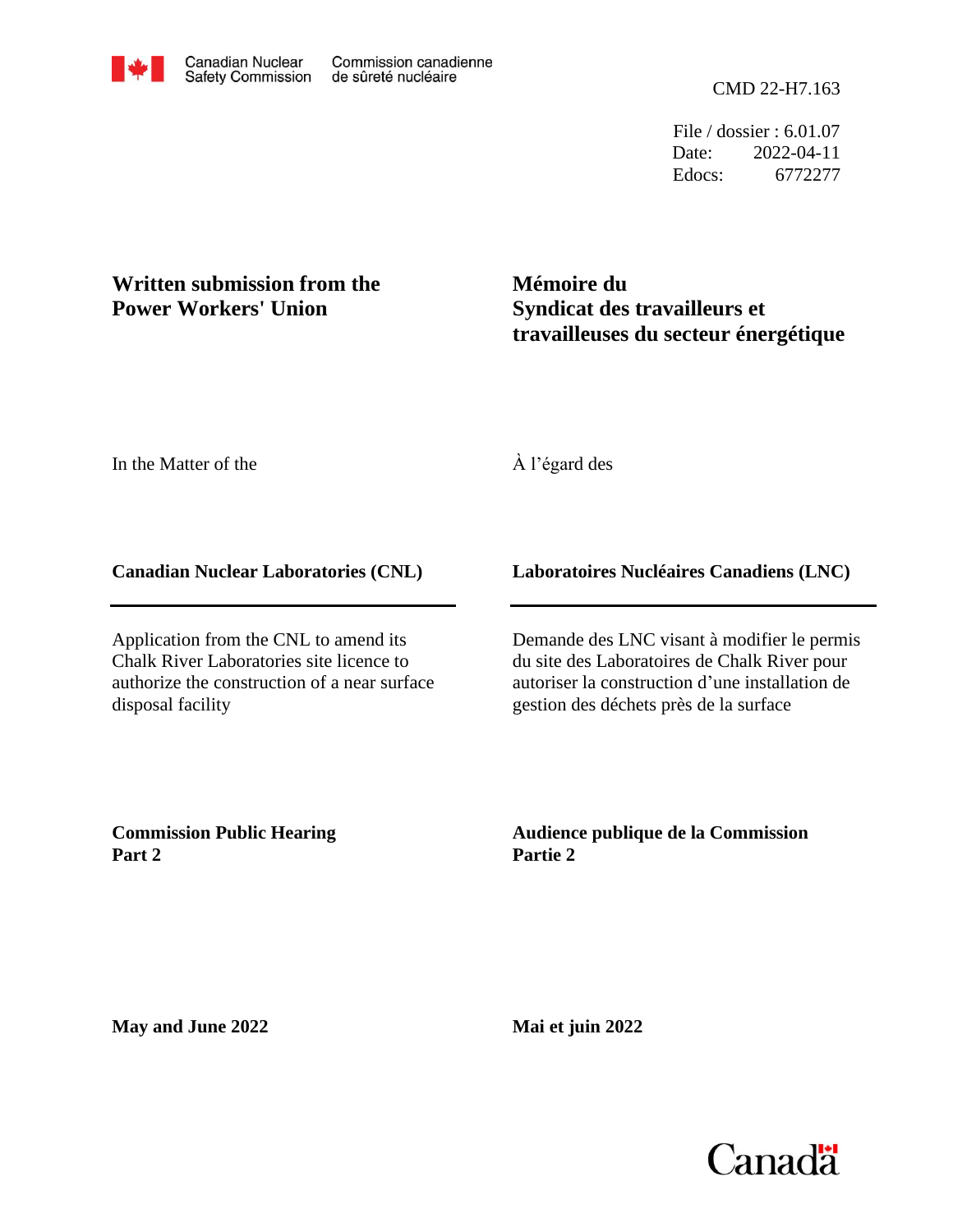

Members of the Commission c/o Louise Levert Senior Tribunal Officer, Commission Secrétariat Canadian Nuclear Safety Commission 280 Slater St. P.O. Box 1046 Ottawa, Ontario K1P 5S9

Via email to [Interventions@cnsc-ccsn.gc.ca](mailto:Interventions@cnsc-ccsn.gc.ca)

## **Reference 2022-H-07**

**Power Workers' Union submission to the Canadian Nuclear Safety Commission regarding Canadian Nuclear Laboratories' application to amend its Chalk River Laboratories' Site Licence to authorize the construction of a Near Surface Disposal Facility.** 

## **1. The Power Workers' Union**

The Power Workers' Union represents more than 18.000 Members employed throughout Ontario's electricity sector, including Ontario's nuclear facilities at Darlington, Pickering, Bruce and Chalk River. At CNL-CRL the PWU represents Nuclear Operators. The PWU is a strong advocate of nuclear power as a vital source of clean, reliable, emission-free electricity and recognizes the importance of lowcost, low-carbon energy to Ontario's economic well being.

The PWU has been an active participant in the regulatory oversight process for nuclear facilities in the province of Ontario for decades. The PWU regularly participates in CNSC public hearings/meetings for all of Ontario's nuclear generating sites and Canadian Nuclear Laboratories facilities. https://www.pwu.ca/

## **2. CNL's Application**

The CRL site is located adjacent to the Ottawa River in the Town of Deep River, Ontario. The site is owned by Atomic Energy of Canada Limited (AECL), a federal Crown corporation and operated by CNL under a contract arrangement. CNL applied to the CNSC to construct a Near Surface Disposal Facility for the permanent, safe disposal of solid low-level radioactive waste at CRL.

In 2016 CNL submitted the project description for the proposed NSDF to the CNSC and in 2017 submitted a licence application for the construction of the proposed NSDF. The PWU had questions about the project and, along with the Canadian Nuclear Workers' Council (CNWC) and other Unions at CNL-CRL, asked CNL for more information. On June 17, 2018 we had a meeting with an overview of the proposed NSDF project along with a tour of the proposed site. All questions and concerns were addressed to our satisfaction. On March 26, 2021 an updated application was submitted.

CANADIAN UNION OF PUBLIC EMPLOYEES, LOCAL 1000, C.L.C.

244 EGLINTON AVE. E. TORONTO, ONTARIO M4P 1K2

TEL.: (416) 481-4491 FAX: (416) 481-7115

PRESIDENT Jeff Parnell

VICE PRESIDENTS Andrew Clunis Mike Hambly Tom Chessell James Middleton

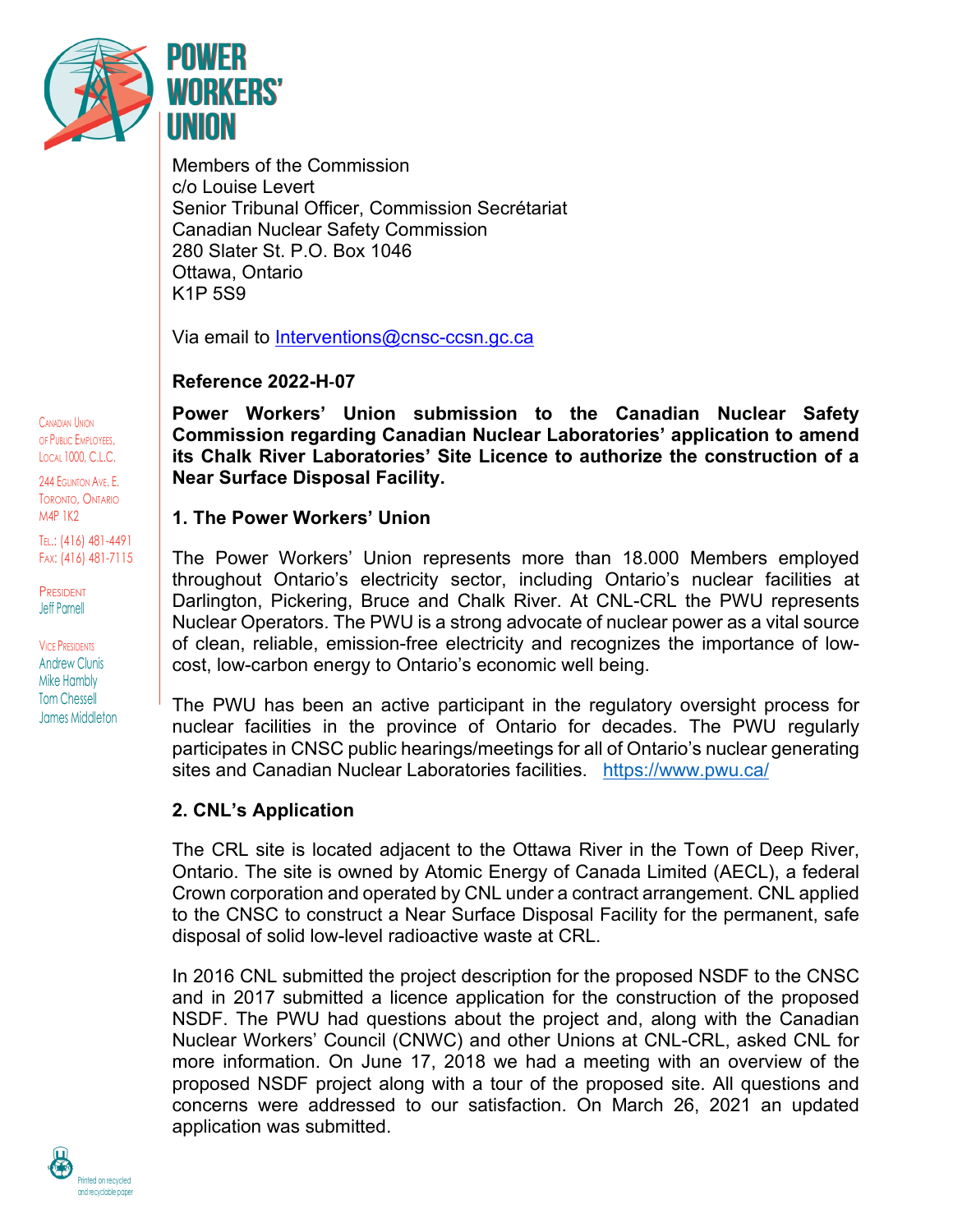We understand the proposed NSDF is considered a Class IB nuclear facility and is subject to a licensing regulatory review under the Nuclear Safety and Control Act (NSCA) and to an environmental assessment (EA) under the Canadian Environmental Assessment Act, 2012 (CEAA 2012).

The PWU has been following the EA as it has progressed and received updates from CNL. In preparation for this submission we reviewed the updated application from CNL dated 26 March 2021, the submission from CNL for Part 1 of the Public Hearing, CMD 22-H7.1, and related presentation, CMD 22-H7.1A.

The PWU supports CNL's application.

#### **CNSC Staff's Assessment of CNL's application**

The PWU reviewed the submission from CNSC Staff for Part 1 of the Public Hearing, CMD 22-H7, and the related presentation, CMD 22-H7A. We believe that CNSC Staff considered the appropriate information and reached the appropriate findings and conclusions, specifically:

- An EA under CEAA 2012 was conducted for the proposed NSDF Project.
- CNSC Staff determined that the proposed NSDF Project is not likely to cause significant adverse environmental effects.
- CNSC Staff determined that the proposed NSDF project is protective of people and the environment.
- CNSC Staff concluded that CNL's licence application to construct the NSDF at the CRL site complies with all applicable regulatory requirements.
- CNL has made adequate provision for the protection of the environment and the health and safety of persons.
- The proposed NSDF is suitable for permanently containing and isolating the waste during the time the waste's radiological hazards remain.
- Regulatory oversight will continue throughout the lifecycle of the project.

We support CNSC Staff's recommendations, specifically:

- On the EA decision under CEAA 2012, recommendation that the Commission determine that the NSDF Project is not likely to cause significant adverse environmental effects.
- On the licensing decision under the NSCA, recommendation that the Commission approve CNL's application to construct the NSDF and amend the CRL operating licence by including 2 new facility-specific licence conditions.